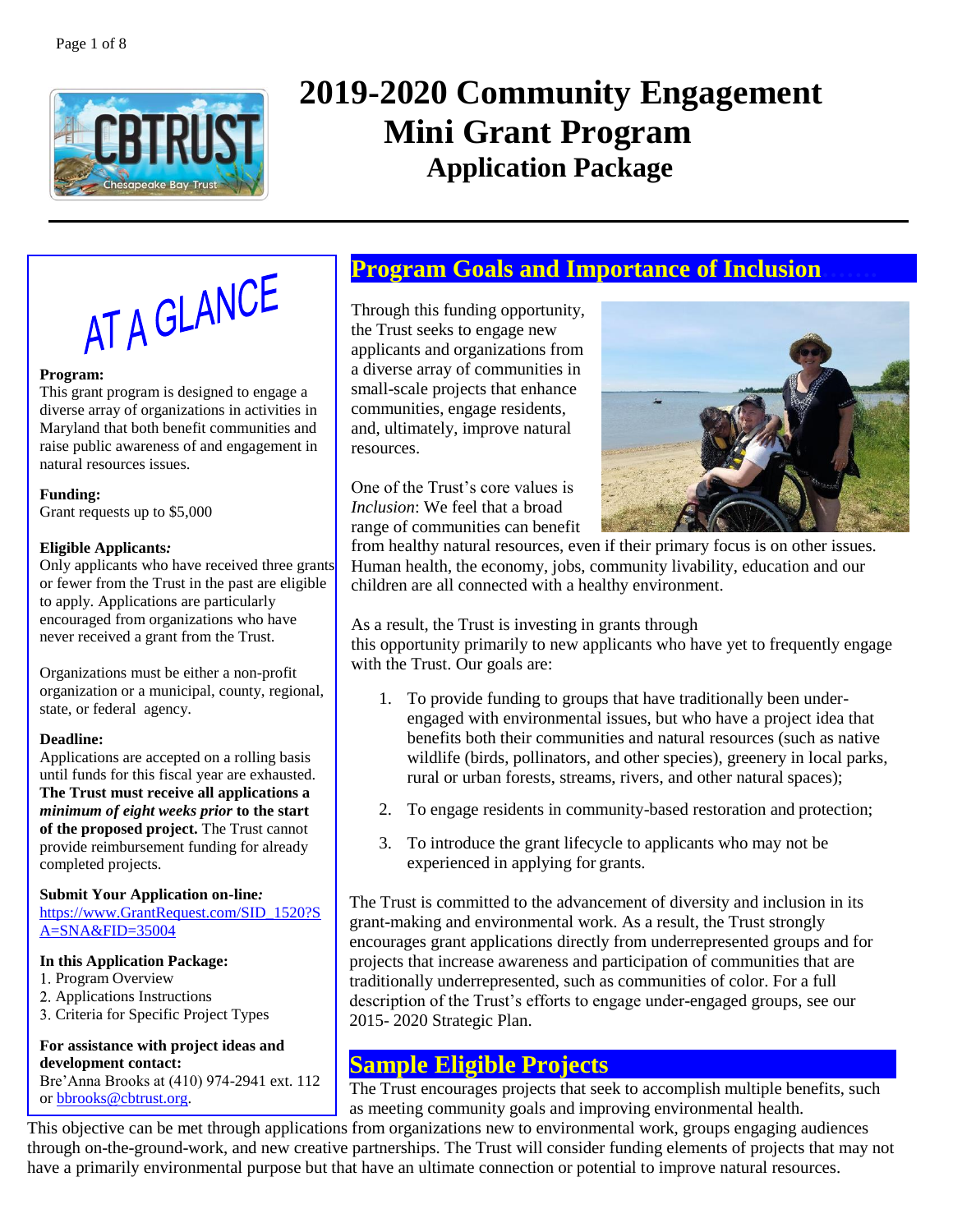#### Page 2 of 8

Example ideal *goals* of a project proposed through this grant program may be (but are not limited to):

- 1. Educating residents about the connection between their communities and natural resources such as wildlife, local water bodies, local parks, or trees;
- 2. Involving new or under-engaged groups, connecting their goals with the goal to improve or protect natural resources
- 3. Engaging residents in community-based restoration and protection projects and encouraging behavior changes that benefit environmental health;
- 4. Promoting collaborative restoration solutions among multiple partners;
- 5. Encouraging organizations, when pursuing natural resource projects, to engage the communities in which they work.

Eligible projects *types* include (but are not limited to):



- 1. Projects that capture rainwater and improve wildlife habitat such as pollinator habitat plantings and rain gardens;
- 2. Community greening projects, such as tree plantings, which have been shown to beautify communities, improve health via air quality improvement, save money due to energy reduction value of shade, and lead to reduced crime, as well as improve stormwater;
- 3. Community clean-ups that benefit both communities and local waterways;
- 4. Community gardens that combine a water quality practice, lessons about local food, and education about natural resources;
- 5. Projects that combine art with an increased awareness of stormwater issues, such as storm drain stenciling or rain barrel installations;
- 6. Projects that educate and get residents outdoors, which have been shown to improve human health.

These are not exhaustive lists. If you have an idea that is not listed above, but meets the program's goals, contact Bre'Anna Brooks at (410) 974-2941 ext. 112, [bbrooks@cbtrust.org](mailto:bbrooks@cbtrust.org) to discuss your idea before applying.

\*This grant program does *not* support applications for school-related projects or requests for sponsorships for conferences or events. Applicants interested in Environmental Education projects targeting Pre-K-12 students should refer to the Mini Grant Application Package for K-12 Environmental Education requests available at [https://cbtrust.org/grants/environmental](https://cbtrust.org/grants/environmental-education-mini/)[education-mini/. R](https://cbtrust.org/grants/environmental-education-mini/)equests for sponsorships for conferences and events should be submitted through the Chesapeake Bay Trust's sponsorship RFP, also found at [https://cbtrust.org/grants/sponsorship-program/.](https://cbtrust.org/grants/sponsorship-program/)

# **Eligible Applicants**

Only applicants who have received three grants or fewer from the Trust in the past are eligible to apply. Applications are particularly encouraged from organizations who have never received a grant from the Trust.

Organizations must be one of the following types:

- − 501(c)3 Private Nonprofit Organizations;
- − Faith-based Organizations;
- − Community Associations;
- − Service and Civic Groups;
- − Municipal, County, Regional, State, Federal Public Agencies.

The Trust offers a mentorship opportunity to new applicants. If you are in need of a mentor to assist you in applying to this grant program, see a description of the mentorship opportunity and a list of willing mentors on the Mini Grant webpage found here [https://cbtrust.org/community-engagement/.](https://cbtrust.org/community-engagement/)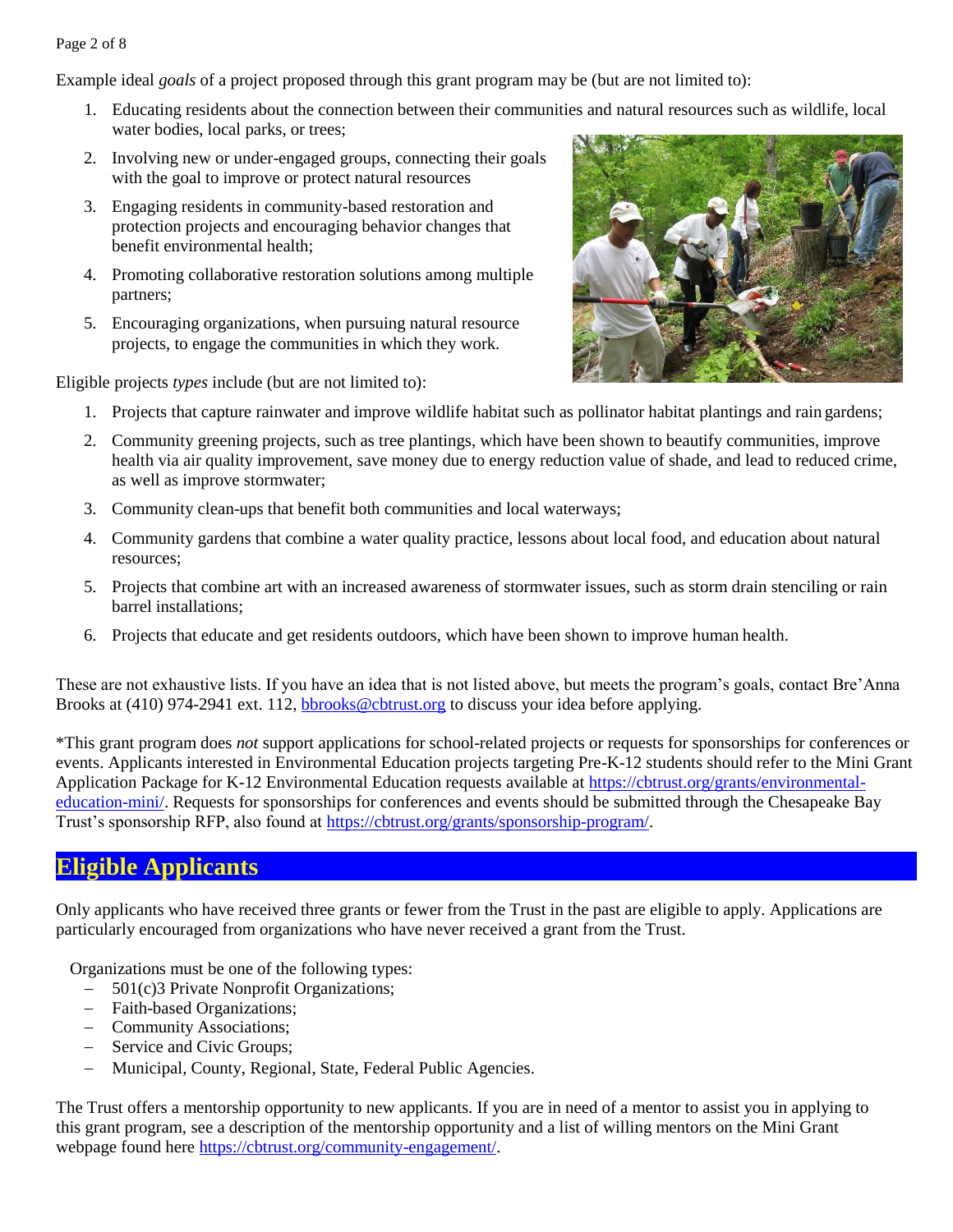**This grant program is an opportunity for the Trust to offer resources to less experienced applicants or groups newly engaging in environmental restoration or community engagement activities. Applicants experienced in community engagement or restoration activities (i.e., have successfully received four or more grants) are encouraged to consider the Trust's Outreach and Restoration Grant Program. If unsure of your organization's eligibility, contact the Trust prior to applying.**

### **Evaluation Criteria**

The following criteria will be used to by internal expert reviewers to evaluate applications under the Community Engagement Mini Grant Program:

### **Most Important Criteria:**

- 1. **Consistency with Request for Proposal (RFP)**: Is the project proposed consistent with the intent of the program? Are all required application components included for sound evaluation of the application?
- 2. **Cost Effectiveness /Budget**: Is the budget appropriate and cost effective? Are the line items budgeted justified in the project narrative? Are project partners being resourced appropriately? In-kind and cash match is not required but will be viewed favorably.
- 3. **Likelihood of Project Success**: What is the likelihood of success if this project were to move forward? Are methodologies sound and consistent with best practices?

### **Important Criteria:**

- 4. **Demonstration Value**: Will others be able to take lessons from this project, and perhaps replicate it in their own communities?
- 5. **Long-term Sustainability**: Will the project last for a long time or otherwise have lasting impact? Will additional resources be needed to maintain the value of the project, and if so, has that issue been addressed in theproposal?
- 6. **Partnerships and Community**: Are any key partnerships required, and if so, are the selected partnerships appropriate? Are any partners missing that should have been engaged? Is the community to be served involved appropriately in the project; i.e., was community buy-in obtained, were community needs and desires assessed, and are there individual(s) in the community committed to serving as community leads? If the lead applicant is not a member of the community served by the grant (e.g., an external non-profit doing work on land owned by another entity, such as a house of worship), is a transfer of "ownership" to the community built into the project and the ability of the community to carry the work forward developed?

### **Also to be Considered:**

- 7. **General Quality of Application**: What is the level of completeness and attention to detail?
- 8. **Supporting Documents**: Does the application include appropriate additional attachments? For on-the-ground projects, are a site plant, site photos, a native plant list, and a maintenance plan included?

# **Funding Availability and Restrictions**

Applicants may request up to \$5,000. The Trust evaluates every budget line item in every application. **The need for each budget line should be clearly justified and connected to the goals of the project.**

The following cannot be funded in this program:

- − Projects and programs located outside the state of Maryland;
- − Political lobbying or advocacy work;
- − Indirect costs;
- − Endowments, building campaigns, annual giving, or venture capital;
- − Mitigation or capital construction activities such as structural erosion control measures;
- − Reimbursement for a project that has been completed or materials that have been purchased;

# **Project Timeline**

Projects should be completed within one year upon receipt of the grant award. When the project is complete, grantees are required to submit a completed final report form with supporting materials.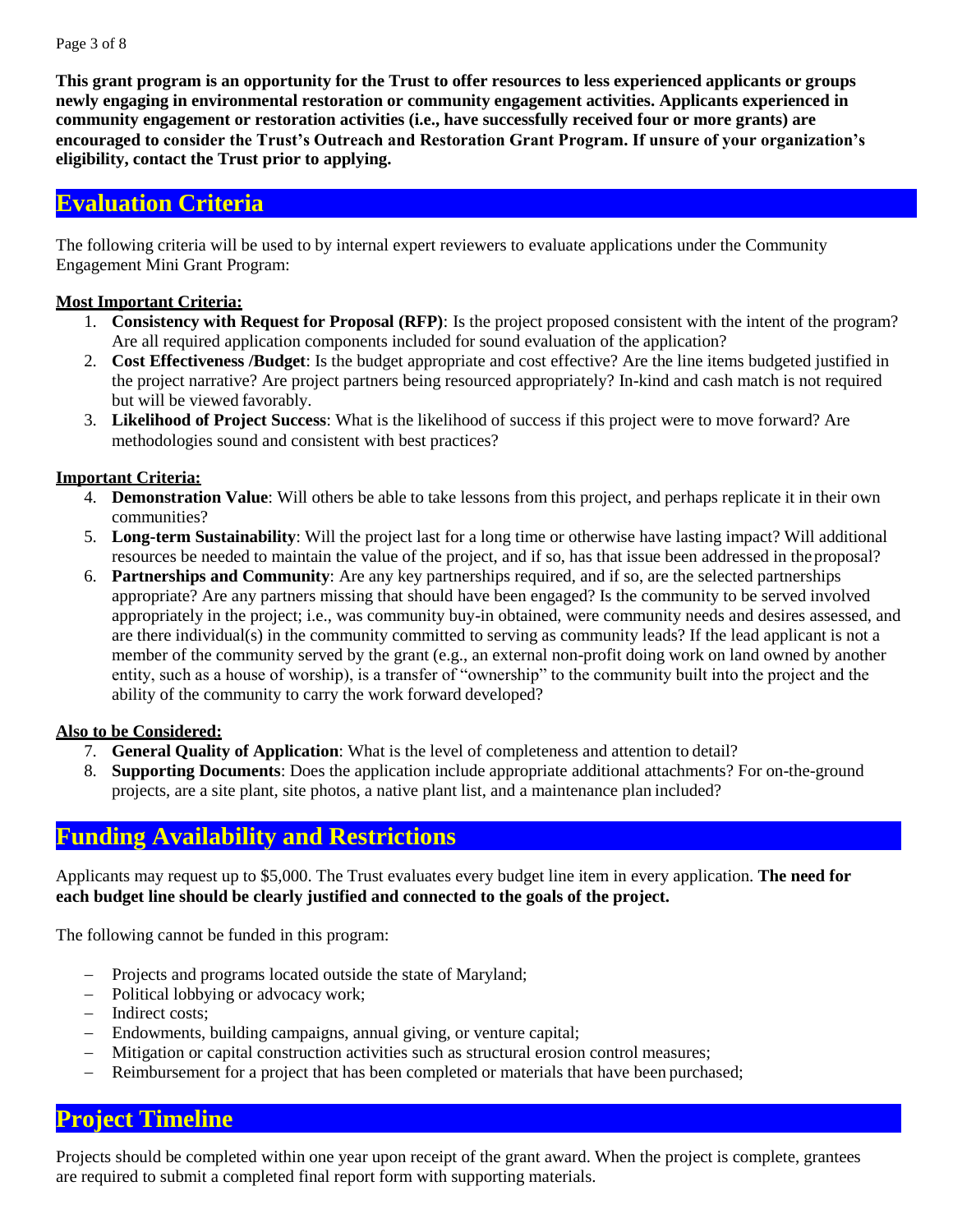**Deadline**

Requests for this Program are accepted on an on-going basis until funds are fully expended for the fiscal year (July 1, 2019 – June 30, 2020). Check our website and sign up for our [grantee newsletter](https://cbtrust.org/newsletters/newslettersignup/) for the most up to date information about the status of this rolling grant program. **Note that the Trust must receive all proposals at least eight weeks prior to the start of the proposed project. The Trust cannot make exceptions to this policy nor provide reimbursement funding for already completed projects.**

### **Application Submission Instructions**

The Trust uses an online system for the grant application process, and if awarded, grant management. To apply for a grant, you can access the application by clicking the following link: [https://www.GrantRequest.com/SID\\_1520?SA=SNA&FID=35004.](https://www.grantrequest.com/SID_1520?SA=SNA&FID=35004)

Click on "New Applicant" and follow the on-screen instructions if you have not yet registered to use the system.

**The Trust must receive all applications at least eight weeks prior to the start date of the proposed project.** For example, if you were to submit on August  $1<sup>st</sup>$ , 2019 the earliest that your project may start is September  $26<sup>th</sup>$ , 2019. The Trust cannot make exceptions to this policy nor provide reimbursement funding for already completed projects.

## **Application Review Process and Notification**

Each application is reviewed by two individuals who are experts in the fields supported by this RFP. Reviewers score all applications based on the criteria above.

The Trust reserves the right to fund projects and budget items that advance its mission and meet its specific funding priorities and criteria.

To set applicant expectations prior to investing time in application, the Trust provides historical application approval rates for the same or similar programs: The average approval rate from the last three years in this grant program is 73%, which includes fully and partially funded applications. The average approval rate of all applications to the Trust is  $33\%$ . Should your proposal not be funded, you are strongly encouraged to contact the Trust to discuss and obtain reviewer feedback, which will make your proposal stronger for a future submission.

**Award Notification, Funding Distribution and Final Reports:** All applicants will receive an emailed letter stating the Trust's decision. An application may be declined, partially awarded, or fully awarded. If approved, the Trust will email an award agreement with grant conditions and the due date of the final report. Grantees must print, sign, scan, and upload the signed award agreement with original signatures to the online award management system.

The Trust will mail the check to the requesting organization following submission of the signed award agreement and any information necessary to meet contingency requirements. Allow a minimum of four weeks (from the date the Trust receives the signed award agreement and any contingencies) for the check to be issued.

### **Contact**

**For questions about the grant program, application, or project ideas** contact Bre'Anna Brooks at (410) 974-2941 ext. 112 or [bbrooks@cbtrust.org.](mailto:bbrooks@cbtrust.org)

# **Online Application Instructions**

When completing the online application process, you will be asked for the following information:

**Project Title:** List the title of your project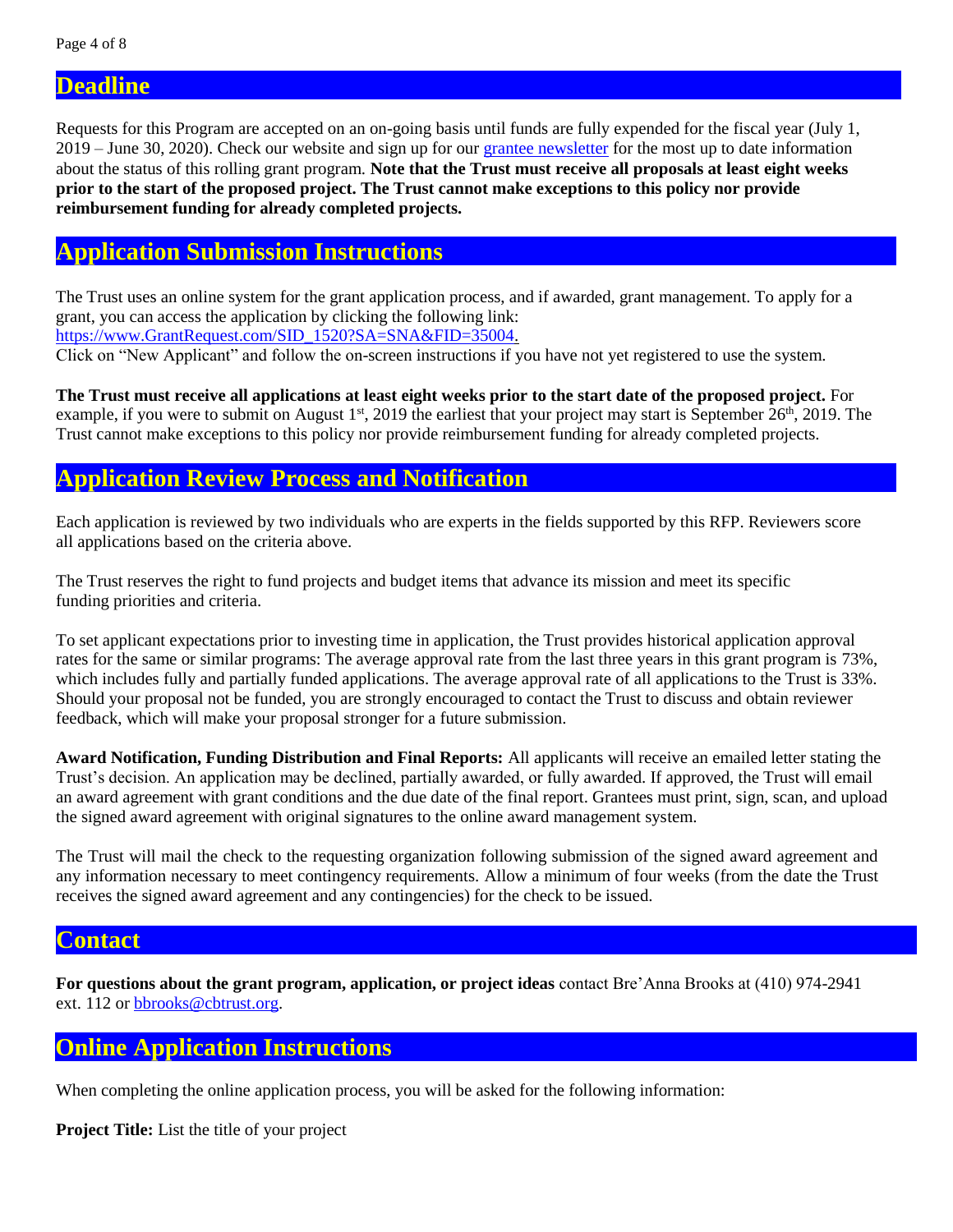Page 5 of 8

#### **Organization Information:**

- 1) Organization name
- 2) Address
- 3) City, State, Zip
- 4) Phone
- 5) Mission of Organization
- 6) Organization Type
- 7) EIN Number

#### **Both an Executive Officer and a Project Leader, two separate individuals, must be identified for all applications.**

- The Executive Officer and Project Leader must both be able to make decisions on behalf of the organization either as a board member, an employee, or other approved position recognized by the organization but not a contractor of the application.
- The Project Leader will be responsible for all project coordination and correspondence with the Trust for the duration of the project. The email address entered here MUST be the same as the email address you used to log in to the online system. The Project Leader is the primary point of contact for the application, and the email address used to submit the application via the online system must be that of the Project Leader. Applications in which the email address associated with the Project Leader in the Applicant Information tab of the online opportunity does not match the email address used to submit the application will not be considered for funding. The Trust cannot conduct any official correspondence with contractors, consultants, or other project partners. If at any time the Project Leader cannot continue in the position, the organization must contact the Trust and assign a new qualified Project Leader.
- To avoid conflict of interest issues, individuals associated with for-profit entities to be engaged in the project cannot serve in either role.

**Executive Officer of Requesting Organization:** Provide the Executive Officer name, title, address, phone, and e-mail.

**Project Leader:** Provide the Project Leader name, title, address, phone, and e-mail. REMEMBER: THIS EMAIL ADDRESS MUST BE THE ONE YOU USED TO LOG IN TO SUBMIT THIS APPLICATION

#### **Grant Information:**

- 1) Amount of Trust funding requested
- 2) Grant Period: enter project start and end dates (submit applications *at least six weeks prior* to the start of the proposed project for the application to be considered.)
- 3) In which stream, river or watershed will the project be located?
- 4) In which county will the project be located?

#### **Project Abstract:**

Provide a brief summary of the project, including details such as type of project, location, and main objectives. Limit the abstract to 100 words.

#### **Project Timeline:**

Fill in a project timeline including major tasks and their associated start and end dates. You are limited to eight entries (though not required to use all eight) and are welcome to combine steps if necessary.

#### **Project Deliverables:**

Enter in a variety of metrics such as the proposed square feet of rain garden, volunteers engaged, trees planted, number of workshops held, etc. Fill out only the project deliverables that apply to your project; leave the others (that are not applicable) blank.

#### **Volunteer Involvement:**

Provide a description of volunteer activities, indicate the number of volunteers that will be involved with each activity, and an estimated number of hours contributed by those volunteers.

#### **Project Partnerships and Qualifications:**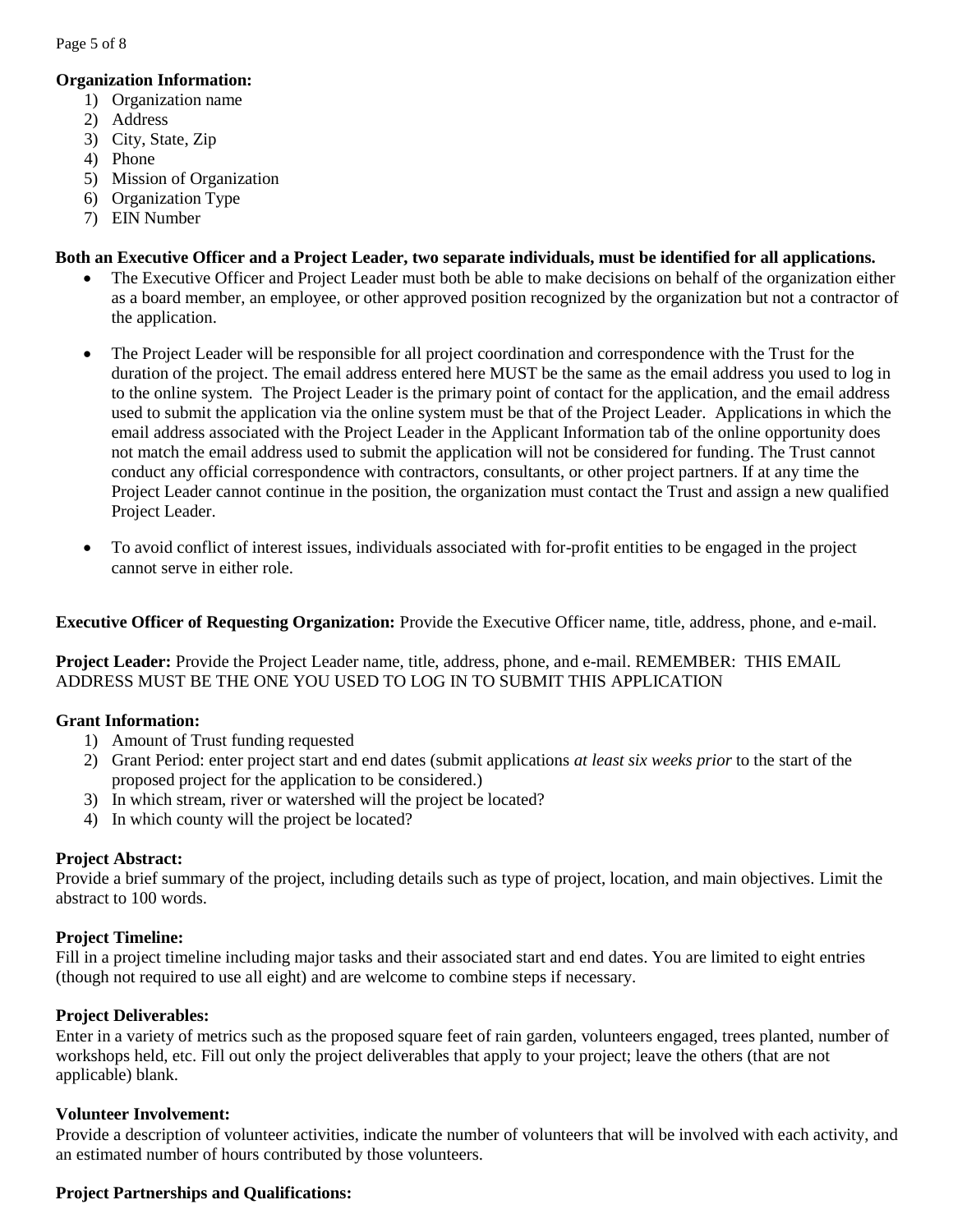#### Page 6 of 8

List the project partner organizations, individuals, their areas of expertise, and their role(s) in your project. While not required, applicants are encouraged to upload a letter of commitment from each project partner outlining the partner's role in the project. Letters of commitment can be uploaded in the narrative file attachment section.

#### **Project Narrative Upload:**

Upload a PDF or MSWord file containing the project narrative questions, not to exceed five pages.

Address the following narrative questions and then upload your narrative document through the project narrative file attachment section in the online system. We recommend that you copy and paste these questions into a word processing document and work from this document to ensure that you do not omit an answer.

**Project Description** (answer each question in no less than three sentences):

- 1) Goals and Objectives: What are the big-picture goals and the specific objectives of the project?
- 2) Background: Describe the background of the project. Why is this project needed? How was it identified?
- 3) Audience: Identify the priority audience you will educate or engage and describe how you will reach them and why you've chosen that method.
- 4) Demonstration value: Describe how this project might be used as a model in other areas? How might lessons learned from this project be transferred to others? For on-the-ground projects, describe the project location(s), why it/they were selected, and how visible to others the project will be.
- 5) Long-term sustainability: How will the future of the project be ensured and/or impacts of the project be long- lasting? Topics to discuss here include maintenance plans (for on-the-ground projects), long-term attitude or knowledge changes in a community, etc.
- 6) Demographic Information: In light of the Trust's commitment to the advancement of diversity in its grant-making, provide demographic information about the community or population involved in or served by the project. Describe how the population and/or the community are involved in the planning, development, and implementation of the proposed project, and in the development of this application.
	- The Trust encourages applications directly from under-engaged communities; however, if the lead applicant is not a member of the community served by the grant ((e.g., an external non-profit doing work on land owned by another entity, such as a house of worship), describe how "ownership" will be transferred to the community and how the ability of the community to carry the work forward will be developed and resourced.
	- Provide your organization's experience working within the specific communities that you will be prioritizing. If you have not had significant experience working with or as part of your prioritized demographic, explain how you intend to address this issue; the Trust encourages applicants to establish partnerships with local organizations that may have greater cultural competencies within the prioritized demographic(s). Cultural competence involves understanding and appropriately responding to the unique combination of cultural variables which entails the integrated patterns of human behavior such as language, thoughts, actions, customs, beliefs and institutions of racial, ethnic, social or religious groups that the community or population bring to interactions.
- 7) Experience: Briefly describe your organization's experience in completing similar projects.
- 8) Evaluation: Describe how you will assess the effectiveness of your project. How will you collect information to refine and improve your project?
- 9) Mentorship Program: Did you participate in the Community Engagement Mentorship Program?
	- **If yes, who was your Mentor/Mentee organization?**
	- For Mentee: What role did your Mentor play (project development assistance, narrative creation, application submission assistance, etc.) and how much time did its staff spend assisting you?
- 10) Required documentations for projects: Are the following items included in your application where applicable? *Required for Restoration-type Projects:*
	- Site plan/ project design that includes species, area, spacing, etc.
	- Native plant list. Funds may be requested for native plant species only.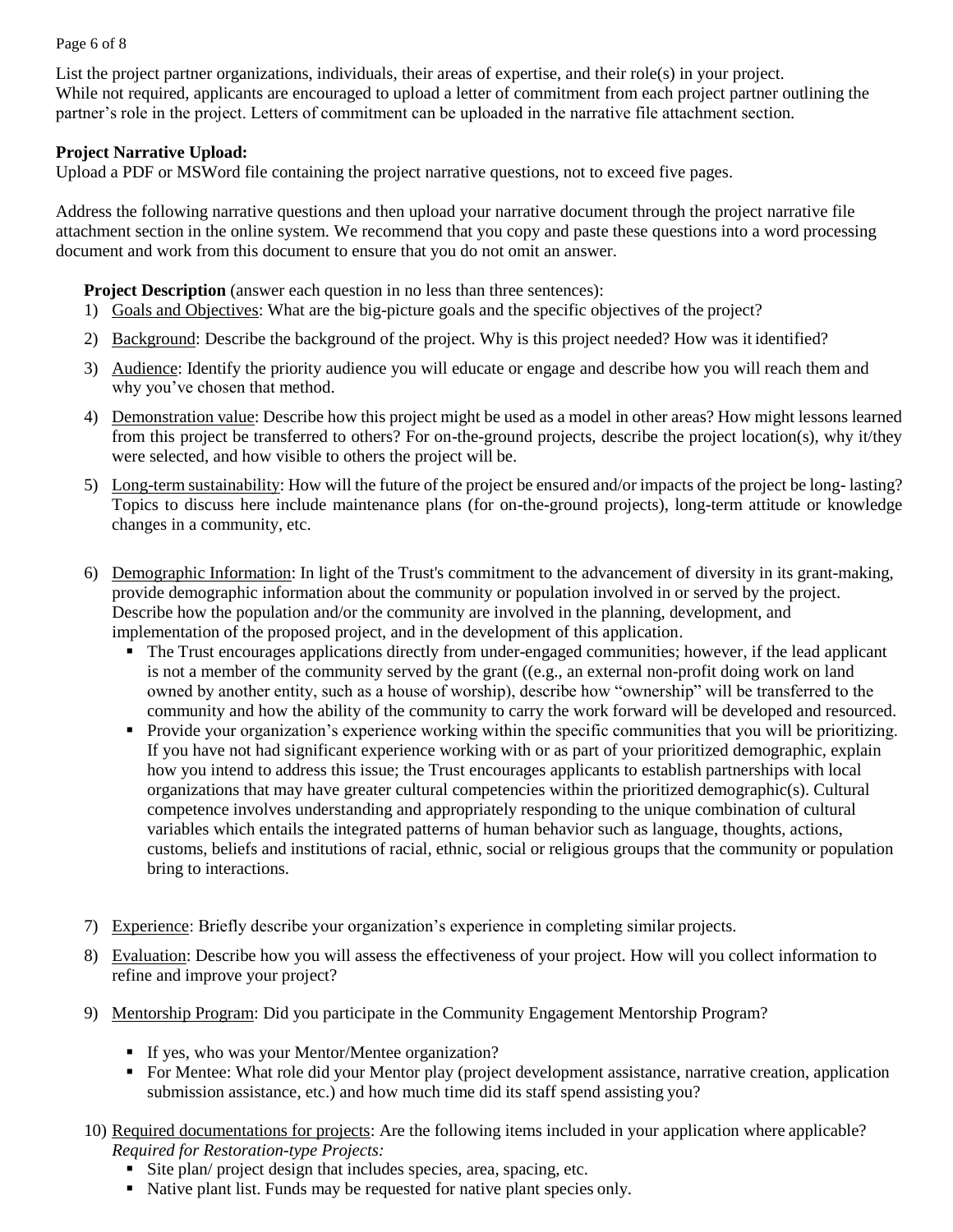- Photo of the site.
- A detailed maintenance plan for short-term (first growing season) and long-term (three years) maintenance. Applicants proposing work on private property should have a particularly strong maintenance description. Proposals that demonstrate long-term commitment to keep and maintain the project will receive more favorable review.
- **•** Permits or other approvals: If permits or any other type of approvals are required, describe the status (i.e., permits pending review of application, permits secured).
- Letters of Commitment. To better understand the Trust's definition of letter of commitment, visit the "Other Important Documents and Forms" section on our Forms and Policies webpage: [https://cbtrust.org/forms](https://cbtrust.org/forms-policies/)[policies/.](https://cbtrust.org/forms-policies/)

*Recommended for Outreach-type Projects:*

- For workshops: a draft agenda.
- Letters of commitment. To better understand the Trust's definition of letter of commitment, visit the "Other Important Documents and Forms" section on our Forms and Policies webpage: [https://cbtrust.org/forms](https://cbtrust.org/forms-policies/)[policies/.](https://cbtrust.org/forms-policies/)
- List of knowledge objectives.

#### **Additional Attachments:**

We prefer that all documents be merged into one file for ease of reviewing; however, up to four additional file attachments may be uploaded in this section. Only a total of five attachments will be reviewed. Additional attachments (more than five in total) will not be allowed. **Planting project requests must include the following additional attachments: a site plant, site photos, a native plant list, and a maintenance plan that assigns specific tasks to specific individuals throughout the year.**

#### **Budget Upload:**

Upload your budget using the "Application Budget" worksheet of the Chesapeake Bay Trust's Financial Management Spreadsheet, an excel file template. The template is available in the online application and can be found by visiting [www.cbtrust.org/forms.](http://www.cbtrust.org/forms)

- $\blacksquare$  Be as detailed as possible
- For any staff cost requests, list the percentage of overall time devoted to the project by each staff member in the budget item column. It is expected that all personnel included in budgets will be directly involved in the work conducted under this program. Requests that do not include full justification for personnel involved may not be fully funded.
- Matching/leveraged resources are encouraged. Indicate whether each match entry is applied for, pledged, or in-hand. Indicate in the narrative whether your organization has requested financial support from any other sources for the project not listed as match in the budget submitted.

#### **Budget Category Information**

This final online grant program component will ask applicants to enter budget category totals. These totals will be automatically calculated in the Application Budget. Finally, check that the project's total requested amount you entered earlier in the application is correct.

Use the "Additional Budget Justification" section in the online application to justify and explain costs. Budgets that are detailed, justified, and itemized are ideal.

The body of work described in your proposal should be able to be accomplished with the resources requested in your budget. If the success of the work is contingent upon award of other funds, make this clear in your budget justification section.

# **Guidelines for Project Types**

Review the guidelines for specific project types below as you prepare a Community Engagement Mini Grant application. The Trust will continue to expand the criteria available on specific project types.

### **Greening/Garden Projects**

− All planting projects **must** include a plant list, site plan, project design, photo of the planting/restoration site,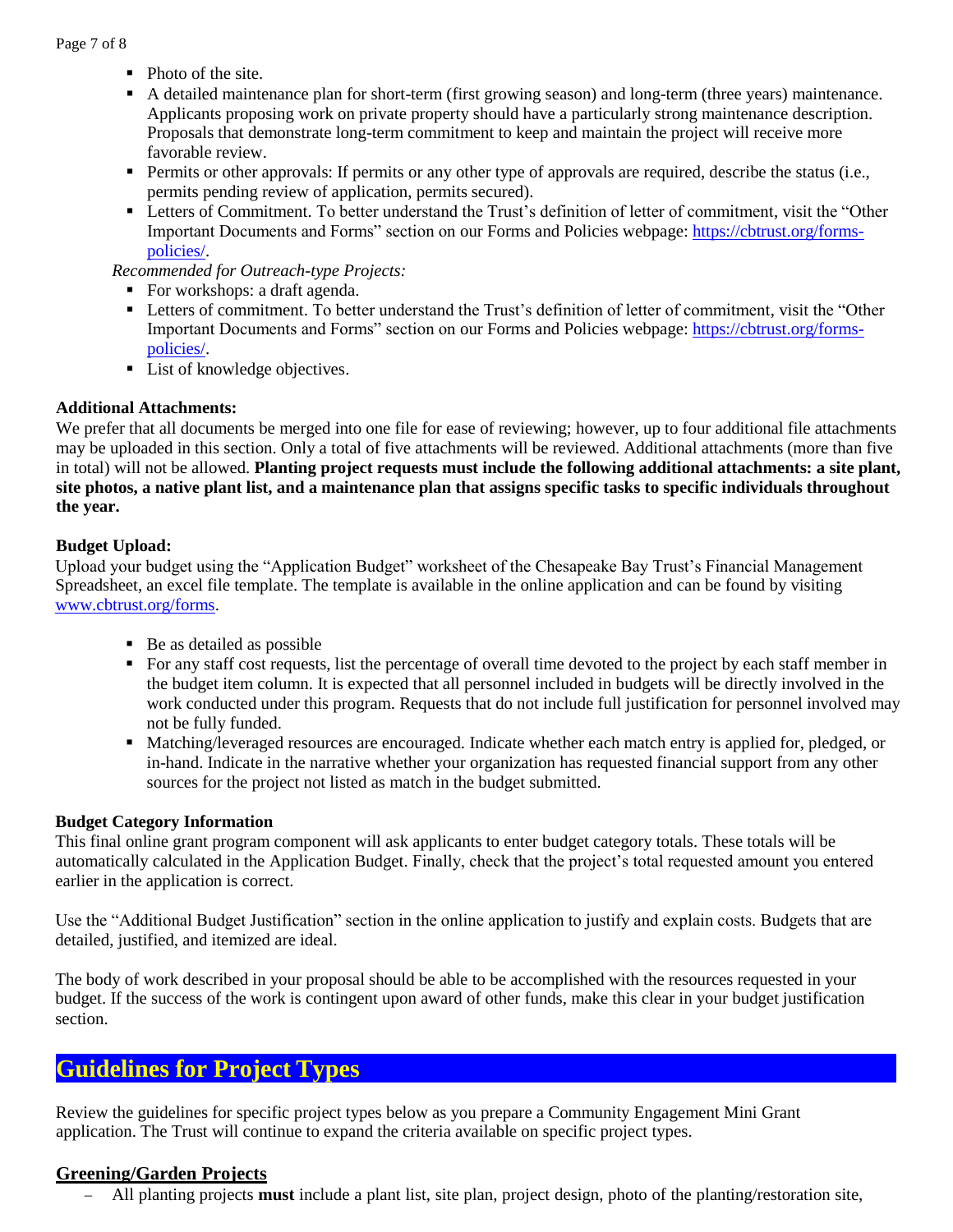and a detailed maintenance plan.

- List plants that will be used in the planting/restoration project in the application. For non-edible projects, only native plants may be used. Funds may be requested for native plant species only.
- Projects can be completed on public property, property owned by non-profit organizations, community-owned property, and other property with conservation easements or signed long-term protection agreements.
- For projects planned on properties other than that of the applicant and/or private property, attach a letter of commitment stating that permission has been granted by the entity owning the land on which the project will be completed. Applications that demonstrate long-term commitment to upkeep, manage, and maintain the project will receive more favorable review. Projects planned on private property must have a high demonstration value for the site to be a fit into the Community Engagement Mini Grant Program.
- Requests for invasive vegetation removal as part of site preparation for native planting projects are permitted.

### **Publication, Printing, and Electronic Media Projects**

- Publication projects supporting the full scope of the Trust's activities are welcome. The ultimate project goal must be to help individuals take actions that can benefit the environment, community health, and rivers and streams. The message should be consistent with the mission of the requesting organization.
- − Applicants must explain how the project and materials fulfill an unmet need for information that does not duplicate existing materials. Include a review of existing similar types of publications, and explain what is new about your materials and associated communications campaign. Applications that do not place a project in the context of existing materials will not be considered.
- The target audience must be clearly defined, and how the audience is expected to use the information must be articulated.
- The publication's distribution plan must be completed before the application is submitted and included with the application. This plan should include information such as:
	- (a) why the specific medium (web, print, other) was chosen to reach the target audience;

(b) the number of copies to be produced (or web hits to be generated);

(c) how the product will be advertised to the target audience (for example, if a new resource will be posted on your website, explain the plan to drive the target audience to the website); and

(d) fees that may be involved (applicant is not permitted to charge for project components funded by the Trust, such as charging for a publication that Trust resources are supporting).

- − Applicants proposing print media are strongly encouraged to make an electronic copy of the publication available on a public website.
- For web-distributed footage, applicants must secure all required digital distribution rights.

### **Workshops and Trainings**

- − Applicants must describe the knowledge objectives for project participants as it relates to natural resources and/or water quality education.
- − A priority audience and number of attendees must be identified in the application, as well as a recruitment strategy based on assessment of the priority audience identified.
- − A list of speakers, their qualifications, and a draft agenda should be provided in the application. If unknown at the time of application, submission of these supporting documents will be a contingency of an award.
- The Trust will consider speaker fees on a case by case basis. Applicants should clearly identify the speaker(s) for which funds are requested and list a rate per hour for the speaker in the budget.
- The Trust encourages applicants holding workshops or trainings to evaluate audience knowledge and self-